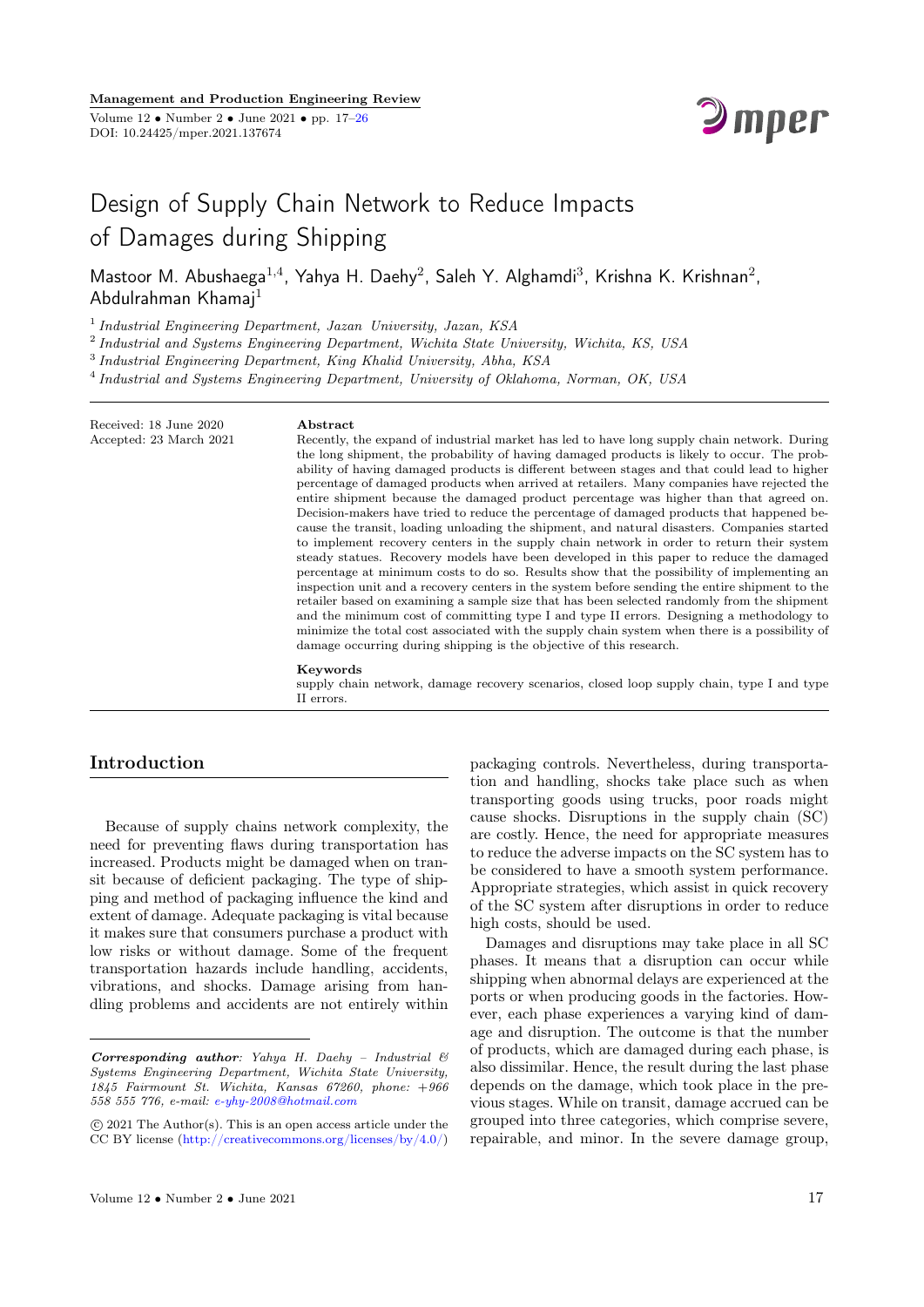the damage is so bad that there is no need to consider repair as a choice and the goods are damaged physically. The product can only be recovered as components, which can be used again for other uses; hence, saving some expenses. Under the repairable damage category, the functional ability of the product is affected by the physical damage even though it can be refurbished. In the minor damage stage, there is physical damage to the goods without any functionality loss.

The necessary recovery level needed to salvage the damaged goods is determined by damage level. Depending on the kind of damage, products can be retrieved in a forward SC using various means. For instance, if the product is damaged in a way that its functionality is not affected, it can be shipped back for repairs or it can be supplied along with the dents and scratches.

# Literature review

## Challenges in supply chain design

The design of SCs is plagued by inadequate tools and techniques [\(Melnyk, Narasimhan, and DeCam](#page-8-0)[pos, 2013;](#page-8-0) [Melnyk et al., 2009\)](#page-8-0). Optimization of supply chain network (SCN) configuration is made intricate by the notion that they are typically linkages and at times worldwide networks. As it is acknowledged, even the strategic capacity planning and location for a facility are made up of numerous complicated solutions, which need a hierarchical method to manage them in a reasonable way. The designing of a SCN requires the assistance of mathematical models. Nevertheless, prior to coming up with and formulating and solving the model, many verdicts have to be made. These decisions concern reverse logistics modalities, type of distribution network, production jobs and their circulation, and the goods as well as their modularity. Consequently, undertaking all of these actions require a technique, which if it were to be explained, there is a need for additional work and efforts. we show a review of supply chain network design SCND in the literature under arbitrary disruption risks [\(Altner et al., 2010;](#page-8-0) [Church et](#page-8-0) [al., 2004;](#page-8-0) Scaparra and Church, 2008; [Church and](#page-8-0) [Scaparra, 2007;](#page-8-0) [Liberatore et al., 2012\)](#page-8-0). The goal is to design a SCN that works proficiently with the most minimal conceivable cost, at usual and with the same disruption conditions. The Start of SCND, which is considered to be under random disturbance risks, is connected to the reliability theory in designing a network that is about maximizing the probability that a link remains associated after random disruptions [\(Colbourn, 1987;](#page-8-0) [Shier, 1991;](#page-8-0) [Shooman, 2002\)](#page-8-0). The basic role in defining reliable systems is regularly to expand the interest scope.

## Supply chain network design disruption

SCN disturbance has been characterized and tended to in numerous studies and creators have taken different planned on investigating and characterizing those disruption. Some authors have characterized the SCN disturbance conceptual and others have characterized the disturbance behaviors. Likewise, other researchers have characterized and portrayed the disruption types (qualitative). In the table below (Table [1\)](#page-1-0) the definitions are listed.

<span id="page-1-0"></span>

| Authors                     | SCN disruption definition                                                                                                                                                                     |  |  |  |
|-----------------------------|-----------------------------------------------------------------------------------------------------------------------------------------------------------------------------------------------|--|--|--|
| Jüttner et al. (2003)       | The disruption (vulnerability) "the propensity of risk sources and risk drivers to<br>outweigh risk mitigating strategies, thus causing adverse SC consequences"                              |  |  |  |
| Christopher and Peck (2004) | Disruption as an exposition to genuine unsettling influence                                                                                                                                   |  |  |  |
| Craighead et al. (2007)     | According to this author disruption as unplanned and unexpected occasions that<br>disturb the ordinary stream of products and the raw materials inside a SCN.                                 |  |  |  |
| Kovács and Tatham (2009)    | Disruption characterized as substantial scale unpredicted occasions and a sort of SC<br>risks, not quite the same as operational vulnerabilities.                                             |  |  |  |
| Ellis et al. $(2010)$       | Disruption as unanticipated occasions, which meddle with all typical stream of mer-<br>chandise or/and the major resources inside an inventory network                                        |  |  |  |
| Wagner and Neshat (2010)    | Disruption as an important activator, leads to the occurrence of risk.                                                                                                                        |  |  |  |
| Zhao et al. $(2011)$        | Disruption influences all typical processes and they either are unplanned or planned.                                                                                                         |  |  |  |
| Tang $(2006)$               | Disruption not officially characterized but rather just alluded to as a main consider-<br>ation that is considered to have long term negative impacts on a company's financial<br>performance |  |  |  |

Table 1 SCN disruption definitions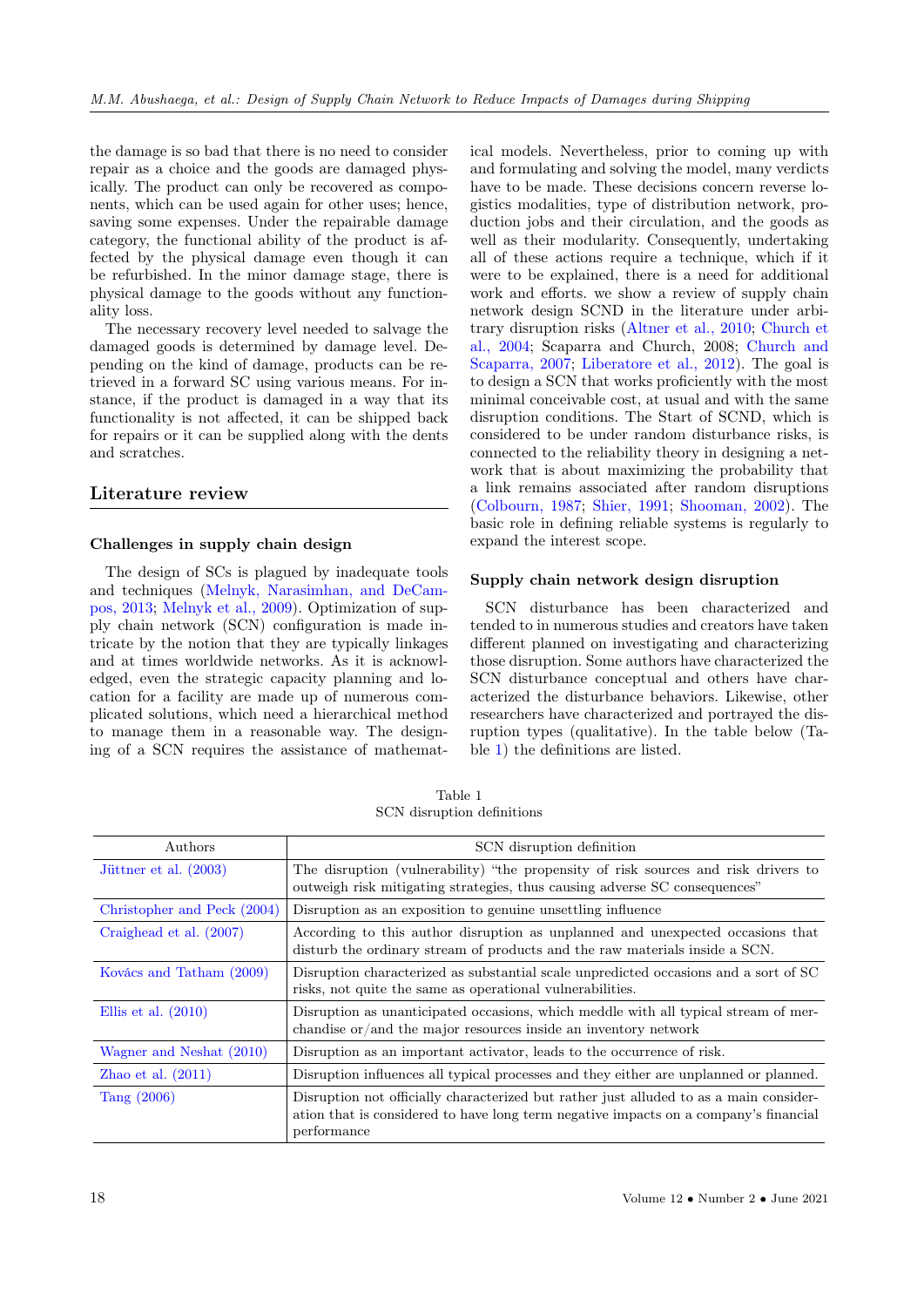[Snyder and Daskin \(2005\)](#page-8-0) examined SCND, which was done under random disruption, founded on traditional facility site issues, in which a distribution center (DC) may fail (as a result of a disturbance event) with a defined probability. They assumed that in a situation where a DC falls, it can no longer give any item, and the clients assigned to it have to be reassigned to another DC, which is not disrupted. The goal was to reduce a measured total of ostensible expenses by disregarding disturbances furthermore the normal expense of a disruption circumstance where the normal extra transportation expense was represented to disturbed DCs.

One essential streamlining suspicion of approach is that the entire DCs have disruption probabilities that are similar [\(Snyder and Daskin, 2005\)](#page-8-0). Computing expected transportation cost without this presumption in a disruption circumstance turns out to be altogether complicated. [Snyder and Daskin \(2006\)](#page-8-0) developed their works that consider disruption probabilities of dependent sits. They utilized the situation way to deal with plan the issue. Likewise, they presented the idea of stochastic p-robustness where the qualified misgiving is constantly not as much as p for any possible situation. As the situation approach lists the majority of the disturbance situations, the expansive and the large development of the issue volume through an expansion in the DCs quantity is one of its subjects. Moreover, [Berman et al. \(2007\)](#page-8-0) projected the p-median problem whereby the target capacity aimed at decreasing the interest subjective charge of transportation. Additionally, they built up what they did in the past and expected that customers do not distinguish which DCs are disrupted and should venture out from a DC up to another approaching that they may discover a one that is not disrupted.

Likewise, reference [Cui et al. \(2010\)](#page-8-0) suggested a plan for the issue with the site disruption probabilities. Not at all like the model proposed by [Berman et](#page-8-0) [al. \(2007\)](#page-8-0) that comprises of selected multifarious increased choice determinants, a main non-linear term, which is given to their selected model, is a product has decision variable of a single a product of a single continuous and a single discrete and continuum approximation (CA) were utilized to define the prototype and approach. Using the guess approach, customers are distributed consistently all through various geographical locations, and the major parameters are communicated as an element of the area. Supplanting unequivocal disturbance probabilities with probabilities relying upon locations permits the normal transportation charge or distance to be computed by not utilizing any evaluation method. Lagrangian relaxation was utilized to settle this simulation. Another

study examined the SCND under random variability if having disruptions considering inventory control decisions by [\(Qi et al., 2010\)](#page-8-0). It was accepted that if retailers are disturbed, any stocks available to the vendors are annihilated furthermore the unachieved requests of clients relegated to a trader are accumulated with a penalty cost. The subsequent simulation was an inward reduction issue as well as the Lagrangian relaxation model was executed to resolve the issue.

#### Error types

#### Type I error

Type I disruption also known as a false positive disruption occurs when there are faults in the inspection systems and thus incorrectly identifying a threat. Also, the analytical system may wrongly identify, for example, a food threat, which makes a harmless product from being excluded from the SCN [\(Nganje and](#page-8-0) [Skilton, 2011\)](#page-8-0).

#### Type II error

Type II disruptions also known as a false negative usually takes place when a product with a defect is supplied to consumers and leads to injury that is huge enough to bring about market failure. The harm results from the inaccuracy of the inspection system to detect the threat and failure to give proper diagnostics. Therefore, the false negative leads to increased risks to the buyers [\(Nganje and Skilton, 2011\)](#page-8-0).

## Recovery centers and return products

In the recent past of about a decade there has been much attention in the disruption of supply chain. A number of the disruptions such as tsunamis, quakes and tornados have shown a lower chance of occurrence as predicted by various researchers. The lower chances of the SC disruptions occurrences are characteristic of being disastrous and usually lead to more expenses. However, during the shipment loses maybe high from the resulting damages. [Shear et al. \(2002\),](#page-8-0) asserts that the products worth \$100 billion or more are returned annually. Together with [Guide Jr. et al. \(2006\),](#page-8-0) [Shear](#page-8-0) [et al. \(2002\)](#page-8-0) explain the various reasons that lead to the return of the products. The common reasons include satisfaction from consumers, evaluation of products, damage caused during the shipment, damaged merchandise and the completion of lease period and life. The goods can be recovered through refurbishing, repair, reassembling, recycling and cannibalization [\(Thierry et al., 1995\)](#page-8-0). [Guide Jr. et al. \(2006\)](#page-8-0) and [Shear et al. \(2002\)](#page-8-0) extensively explained the process remanufacturing the goods and making them in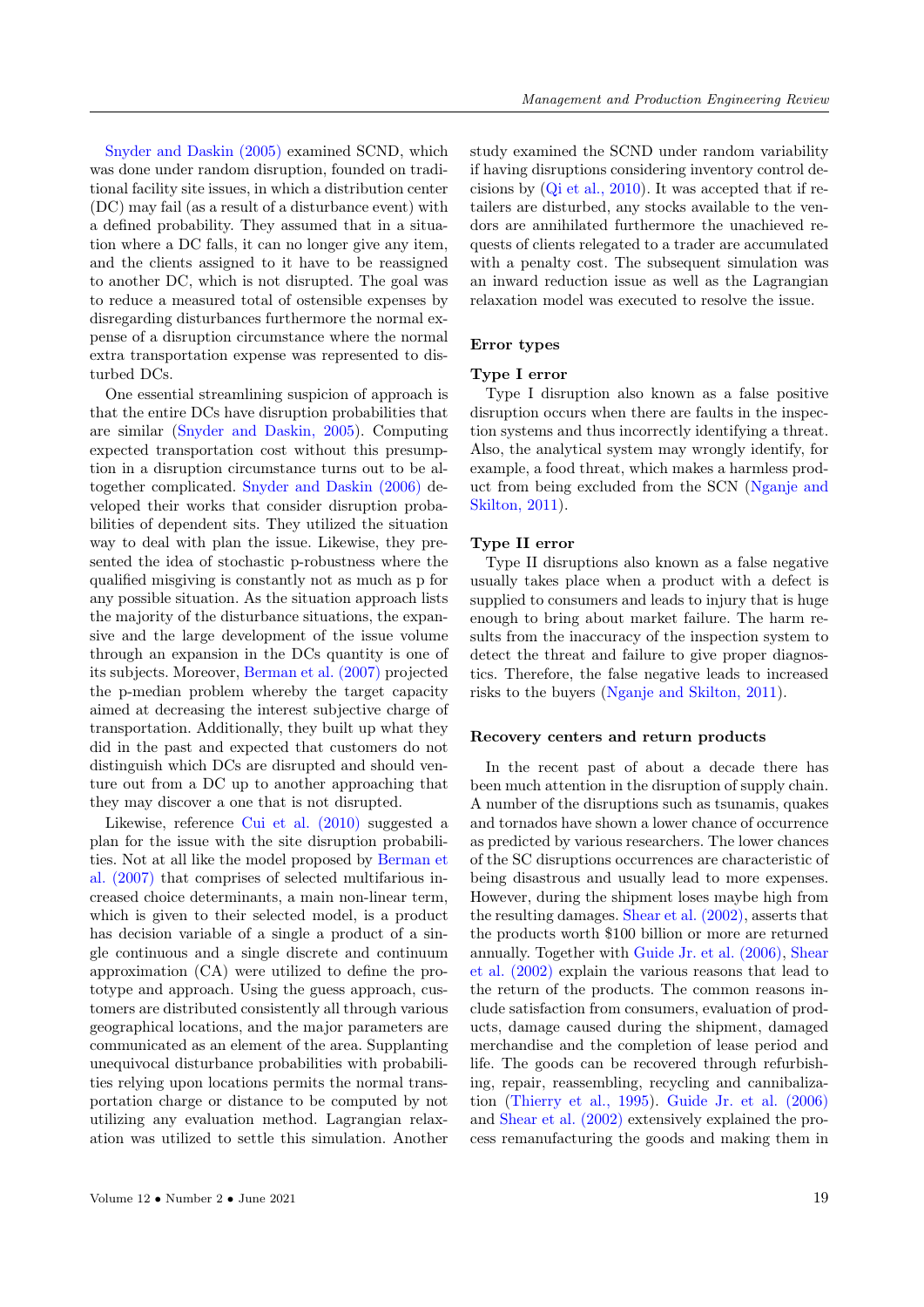a perfect condition to give the new look. Further, the remanufacturing supply depends on the amount of available returned products. Since it may be difficult in forecasting quality, the amount, and the time for returned products there is usually an increased inaccuracy in line with the demanding risks related to the recovery methods. The various types used in the packaging while transporting the goods, for example paper-pulp trays, polystyrene-soft-cell trays, wood bins, corrugated fiberboard and bulk bins. As [Singh](#page-8-0) [and Xu \(1993\)](#page-8-0) explain using apples as an example, 80% of the fruits can be damaged when a truck is used in the shipment. The example emphasizes on the kind of packaging, the mode of transportation, and the arrangement of the packages as the major factors determining the amount of damage caused in the shipment.

#### Analyze of damaged cost

While these SC disruptions happen with low probability, the outcomes are ordinarily deplorable and lead to high expenses. [Azad and Davoudpour \(2010\)](#page-8-0) considered a facility with irregular disturbance issue to outline a reliable SCN. They concentrated on disruption in appropriation focuses by area and capacity, described the issue as a non-linear integer- programming model, and after that linearized it to have an optimal solution. They considered two unique calculations to comprehend random disruption risks for huge size cases: tabu search and simulated annealing algorithms. They found a better solution by utilizing the tabu search method. They considered the transportation costs between reliable/unreliable DCs in this model.

[Aryanezhad et al. \(2012\)](#page-8-0) composed a SCN considering an unreliable suppliers and DC. They found that the number of items conveyed may reduce due to unreliable DC. Using a nonlinear integer program to reduce the total costs [\(Aryanezhad et al., 2012\)](#page-8-0). They considered the expenses of area, transportation, stock, and lost contracts. They developed Lagrangian relaxation and a genetic algorithm in order to solve the issue. In their model, they decided the area of ideal DCs and the subset of customers to be served, doled out (assign) customers to DC, and decided the request amount. The authors assumed a DC will serve an infinite capacity of customers' orders. [Darwish et al. \(2014\)](#page-8-0) combined the products' quality into two vendor-managed inventory models by considering a single-vendor multi-retailer in an SCN. The main model concentrated on building up a decentralized SC to enhance the seller's profit, and the second attentive to a centralized SC to improve the system

benefit. [Daehy et al. \(2019\)](#page-8-0) developed an optimization approach that recognizes the disrupted component that should be optimized in order to fulfill the entire supply chain system SCS reliability requirements with minimum possible cost while taking uncertainty into an account.

## Methodology

The objective of this research is to develop a methodology for designing the SC while minimizing the total costs associated with the SCS when there is a possibility of damages occurring during shipping. In this research, attention is focused on costs such as shipping cost, cost of rejection, and costs of Type I and Type II error during sampling. Type I error occurs when based on inspection of the sample – a good lot is rejected. Type II error occurs when a bad lot is accepted, based on the inspected sample. The shipping costs include the cost of shipping per mile, the packing cost, and sampling inspection cost. The cost of rejection is the total expenses of shipping the lot back from the rejection point.

## Statistical sampling test (Methodology 2.1)

Taking a sample from the entire package will help to decide whether to ship the entire package to the retailer or to send it back to the factory as a rejected shipment. Two different scenarios will be considered in making the final decision:

- The probability of rejecting the sample when the sample is defective, and the entire shipment is acceptable (i.e., type I error  $(\alpha)$ ).
- The probability of accepting the shipment because the sample is within limits while shipment has more defects than acceptable limit (i.e., type II error  $(\beta)$ ).

After calculating the probabilities of committing type I and II errors, the expected costs of type I and II errors at each stage in the SC will help to identify the ideal stage to locate the inspection point.

- $d_{ij}$  traveling distance from node i to node j
- $C_{ij}$  traveling cost per mile from node i to node j
- $U_n$  quantity shipped for product n
- $H$  the sample size
- $Z_n$  disassembly cost for product n
- $R_i$  repairing cost of damages at stage i per unit
- T total repairing and repackaging costs of damages at stage i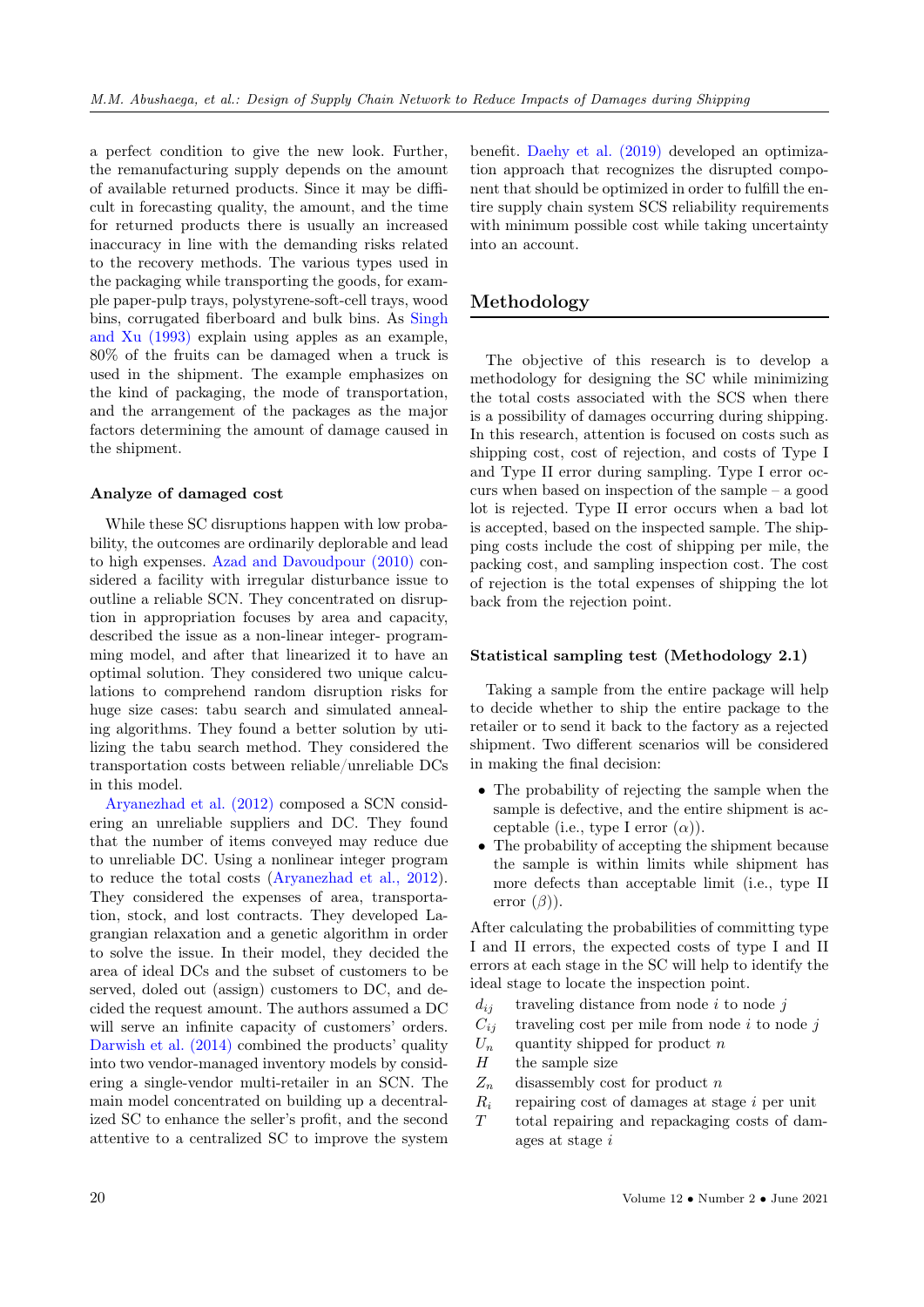- $P_{a,n}$  packaging cost using type a packaging for product n
- $S_{ij}$  shipping cost from node i to node j
- $M_n$  cost of product n
- $h$  the half width
- $s$  the standard deviation
- R<sup>e</sup> teordering cost
- $X_{ijk}$  the mean defective Percentage while shipping from node  $i$  to node  $j$  and  $k$
- $\sigma_{ij}$  the standard deviation of the mean defective percentages while shipping from node  $i$  to  $j$
- $Q_{ik}$  shipping cost from inspection stage i to recovery center k
- $\alpha$  the probability of committing type I error
- $\beta$  the probability of committing type II error
- $Y_i\%$  the acceptance percentage at stage i for the sample
- $A_i$ <sup>%</sup> damage percentage at stage i for the lot
- N number of replications
- $G \qquad \text{cost of good}$

#### Research objective (Methodology 2.2)

The objective of this research is to develop a methodology for the design of SCS, that minimizes the total costs associated with the SCS when there is a possibility of damages to occur during shipping.

#### Key research objectives (Methodology 2.3)

- Design the SC to minimize cost when considering sampling tests for acceptance or rejection of a lot.
- The cost of type I and type II errors will be used in the design of the SC.
- Identifying the optimal location for implementing inspection centers in the SC.

Minimize objective function:

• Min cost = Expected cost of type 1 Error + Expected cost of type II error.

$$
\text{Min Cost} = EC_{\alpha} + EC_{\beta}. \tag{1}
$$

• Expected Cost of type I error  $=$  Probability of making a type I error  $*$  (the cost of inspection  $+$ the total packaging  $cost + the shipping costs from$ inspection to recovery and back from recovery to inspection stage).

$$
EC_{\alpha} = \alpha\% * (C_I + C_P + (Q_{ik} * 2)).
$$
 (2)

• Expected Cost of type II error  $=$  Probability of making a type II error ∗ (the shipping cost from retailer back to factory  $+$  the reorder cost  $+$  the cost of goodwill)

$$
EC_{\beta} = \beta\% * (S_{ij} + R_e + G). \tag{3}
$$

## Mathematical processes and equations (Methodology 2.4)

In order to determine the costs involved in the design of the SC, the total cost of shipping and packaging will be calculated first. The number of products that arrive at final stage in good condition will be also calculated. Recovery models will be used to implement a recovery center between stages to minimize the percentage of the damaged products, in order to ensure the rejection limit is within the acceptance range. The cost associated with the damaged units as well as the entire shipping costs.

## Calculation of number of replications (Methodology 2.5)

The number of replications necessary for any given system simulation is calculated using the equation below [\(Toledo et al., 2003\)](#page-8-0).

$$
N = t^2_{((\alpha/2), H-1)} s^2 / h^2,
$$
\n(4)

where  $N$  is the number of replication, and  $s$  is the standard deviation. While  $h$  is the half width of the observed value, and  $t^2_{((\alpha/2), H-1)}$  is the t-distribution value at  $n-1$  degree of freedom.

## Calculate the Type I and Type II error percentages (Methodology 2.6)

The simulation is run for the appropriate number of replications. The results of the simulation will be used to calculate  $\alpha\%$  and  $\beta\%$ , two condition will be applied to get the type I and II errors percentages:

• Type 1 error occurs when:

$$
D\% > Yi\%
$$
 and  $Yi\% \leq A$ .

• Type 2 error errors occurs when:

$$
D\% \leq Y i\% \quad \text{and} \quad Y i\% > A,
$$

where  $D\%$  is the defective percent in the sample and  $Y_i\%$  is the acceptance percentage at stage i, and A is the total defective percentage in the shipment lot. After determining the  $\alpha$ % and  $\beta$ % for each stage, the expected costs of  $\alpha$ % and  $\beta$ % at each stage in the SC is calculated. The model will run for  $N$  times which is the number of replications and using the conditions mentioned above the type I and II errors percentages will be observed. The identification of the need for additional inspection along the SC and its location will be based on identifying the SC stage that minimizes the cost of the system.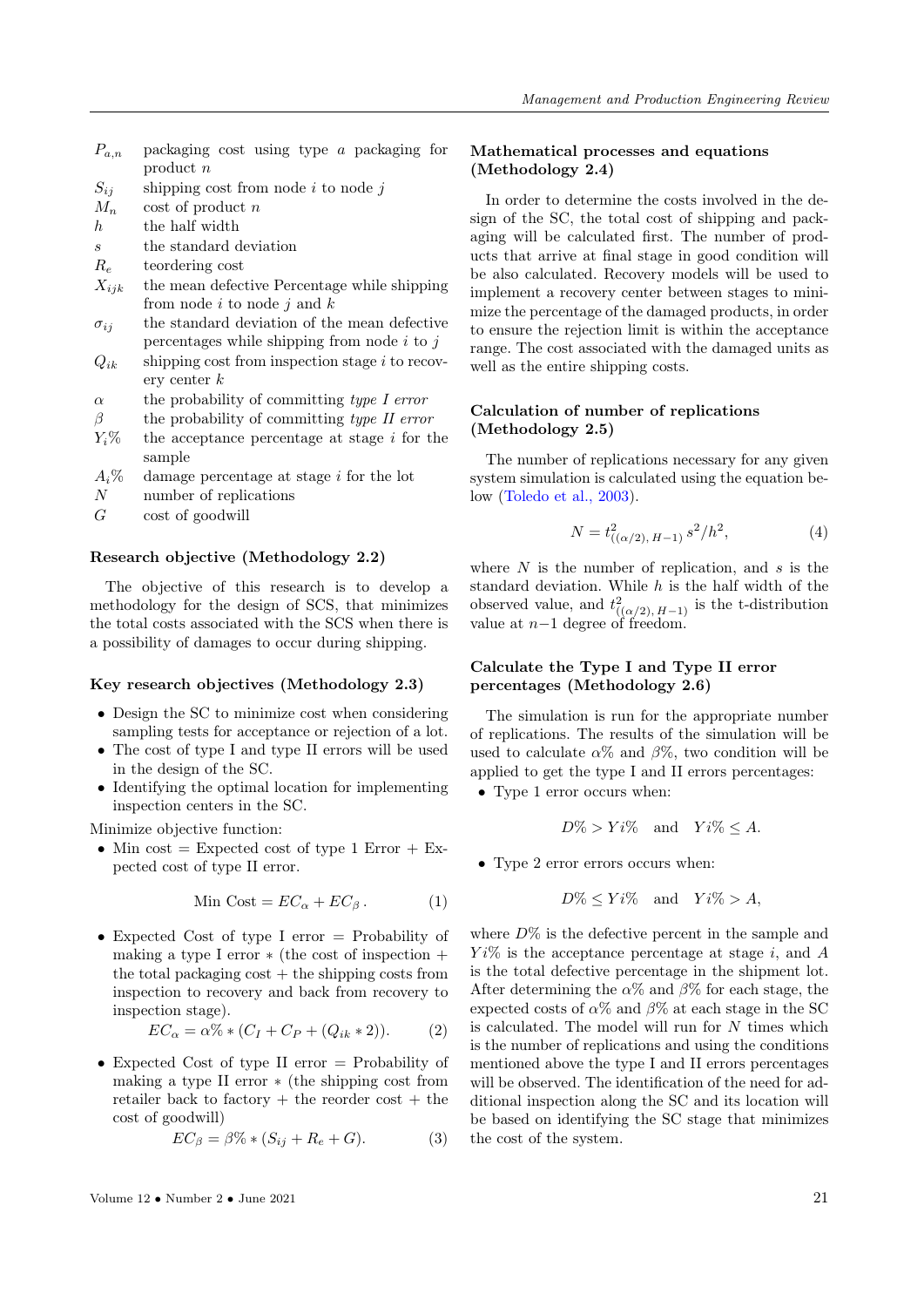## Calculate the overall shipping costs (Methodology 2.7)

• The cost of packaging

<span id="page-5-1"></span>
$$
C_P = (U_n * P_a). \tag{5}
$$

The packaging cost is equal to the number of units in the lot multiply by the cost of packing per unit.

• The cost of sample inspection

$$
C_{IH} = (H * I_i). \tag{6}
$$

The sample inspection cost is the cost of inspecting per unit multiply by the number of unit in the sample size.

• The cost of shipping between stages

$$
S_{ij} = U_n \left( \sum_{i=1}^{j} d_{ij} * C_{ij} \right). \tag{7}
$$

The shipping cost is the number of units in the lot multiply with the summation of the traveling distance into the cost per mile.

• Shipping cost from Inspection to Recovery

$$
Q_{ik} = (U_n) \left( \sum_{i=1}^{k} d_{ij} * C_{ik} \right). \tag{8}
$$

The shipping cost is the number of units in the lot multiply with the summation of the traveling distance from inspection stage to the recovery unit multiply with the shipping cost per mile.

• Inspection cost

$$
C_I = U_n * I_i. \tag{9}
$$

The total inspection cost is the cost of inspecting per unit multiply with the number of unit in the lot.

• Repairing cost and for damaged products

$$
T = (D\% * U_n)(R_i). \tag{10}
$$

The total repairing and repackaging costs is the defective percentage multiply with the number of units in the lot. Then multiply the results with the repairing cost per unit and the packaging cost per unit.

#### Damage recovery scenarios (Methodology 2.8)

After making the statistical sampling test, the decision makers will have to determine and select the optimal solution in order to minimize the overall cost. Each one of the three different decisions has costs must be calculated.

Table 2 Different damage recovery scenarios

| First<br>Scenario  | If the damage percentage exceeds the<br>acceptance limit for the retailer, send<br>the lot back to the factory as shown in<br>Fig. $1$ . |
|--------------------|------------------------------------------------------------------------------------------------------------------------------------------|
| Second<br>Scenario | If the damage percentage exceeds the re-<br>jection limit and the decision is to send<br>the lot to a recovery center see Fig. 1.        |
| Third<br>Scenario  | If the damage percentage does not ex-<br>ceed the rejection limit, send the lot to<br>the retailer as shown in Fig. 1.                   |

<span id="page-5-0"></span>

Fig. 1. Different damage recovery scenarios

# Case study and results

In this case study, the lot size that is shipped is 1,000 units. The SC network consists of 6 stages and the probability of having damaged products at each stage was determined from historically available data. The rejection level is set at 10% at the final stage. The sample size for testing at any stage in the SC is 50 units. If the defective units of the selected sample exceed the rejection level, a recovery center will be implemented between stages based on the total costs of rejection of the entire shipment. The parameters of the case study are provided in Table [3.](#page-6-0) For this case study, it is assumed that the costs per unit distance are varied for each legs of the SC. The mean of the percent defective at the end of each leg of the SC is 5%, 9%, 12% and 14% – i.e., at stage 1, 2, 3, and 4 based on historical data. The standard deviations of these values are  $2\%, 2.5\%, 1\%, \text{ and } 1\%$ .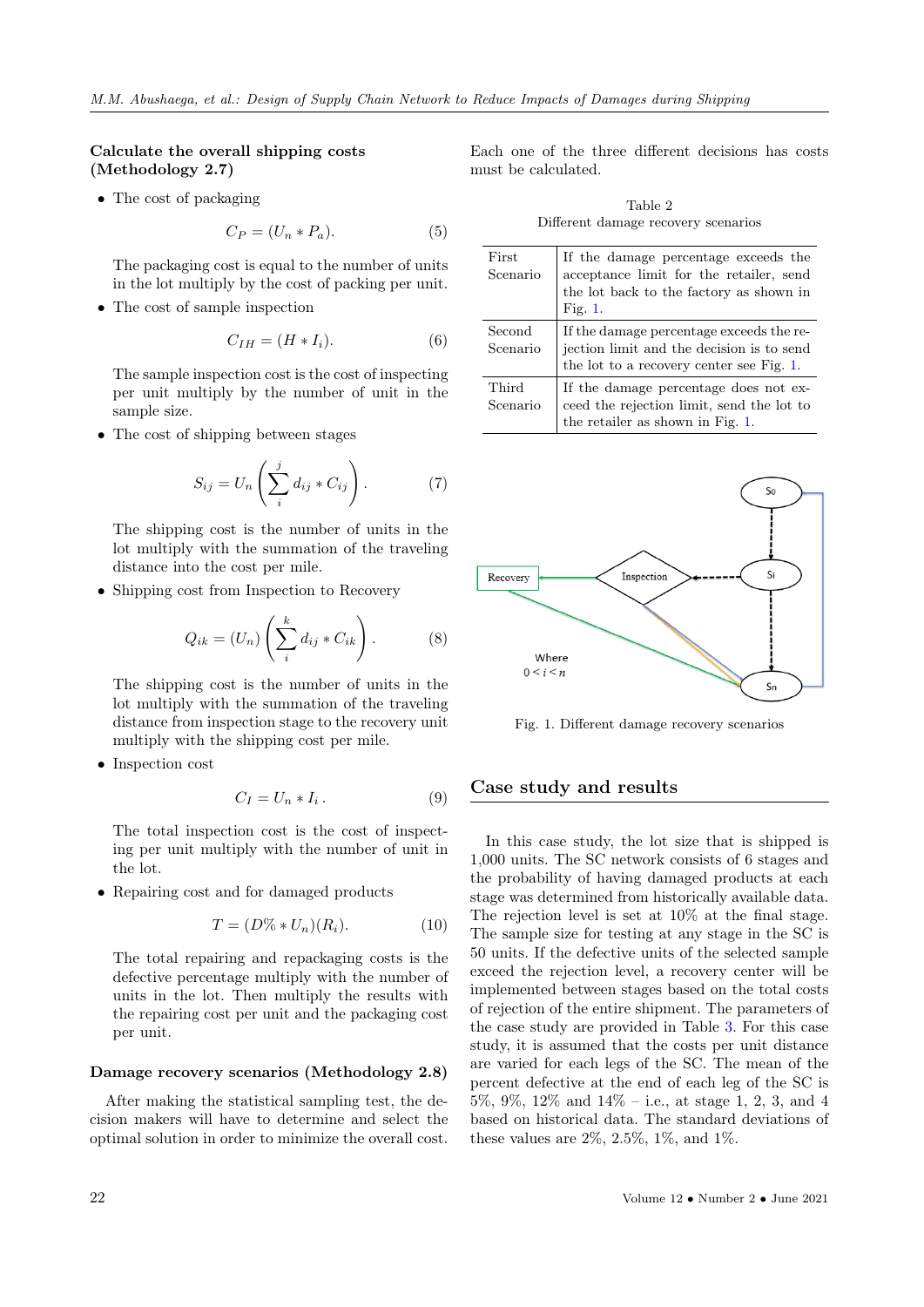<span id="page-6-0"></span>

| Parameters          | Values         | Parameters          | Values         |
|---------------------|----------------|---------------------|----------------|
| $C_{f,1}$ (\$)      | 0.05           | $Y_1$               | 0.05           |
| $C_{1,2}$ (\$)      | 0.03           | $Y_2$               | 0.09           |
| $C_{2,3}$ (\$)      | 0.01           | $Y_3$               | 0.12           |
| $C_{3,4}$ (\$)      | 0.03           | $Y_4$               | 0.14           |
| $C_{4,R}(\$)$       | 0.02           | $X_{f,1}(\%)$       | 5              |
| $C_{i,k}$ (\$)      | 0.01           | $X_{1,2}$ (%)       | 4              |
| $\sigma_{f,1}(\%)$  | $\overline{2}$ | $X_{2,3}$ (%)       | 3              |
| $\sigma_{1,2}$ (%)  | 2.5            | $X_{3,4}$ (%)       | $\overline{2}$ |
| $\sigma_{2,3}$ (%)  | 1              | $X_{4,R}(\%)$       | 1              |
| $\sigma_{3,4}$ (%)  | 1              | Pa                  | 8              |
| $\sigma_{4,R}~(\%)$ | 0.5            | Н                   | 50             |
| $I_1$ (\$)          | 5              | M(3)                | 40             |
| $I_2$ (\$)          | 8              | $G($ \$             | 10,000         |
| $I_3$ (\$)          | 12             | Re                  | 20             |
| $I_4$ (\$)          | 15             | Confidence<br>level | 95%            |

Table 3 Input data for the case study



Fig. 2. SCN for the case study

The steps that were followed to obtain all the possible scenarios' costs are listed below.

Step 1: Calculating the number of replication for the system. The number of replications was calculated using Eq. [\(5\)](#page-5-1) [\(Toledo et al., 2003\)](#page-8-0).

Step 2: Calculate the type I and II percentage.



**Expected Costs of Alpha & Beta** 

Fig. 3. Type I error and type II error

The simulation was replicated 200 times to calculate the type I and II error percentages at each stage in the supply chain system. For each replication a random sample is taken from the lot. Based on the inspection data for the random sample in each replication, a decision to accept or reject the lot is made. By examining the entire lot, it can be determined if a type I or type II error has been made. The results of the experiment for this case study is shown in Table [4.](#page-6-1) For example, after Stage 1, the average type I error percentage was found to be 30%, while the average type II error percentage was 20%.

Table 4 Type I and type II error percentages

<span id="page-6-1"></span>

|               | Stage 1 | Stage 2  | Stage 3 | Stage 4  |
|---------------|---------|----------|---------|----------|
| $(\alpha \%)$ | 27.5    | 33       | 20      | $31.5\,$ |
| $(\beta \%$   | 15.5    | $19.5\,$ | 26.5    | 20.5     |

Step 3: Calculate the expected costs of type I and II errors.

The expected costs of type I and II errors at each stage are calculated and the results are shown in Fig. [4.](#page-6-2)

<span id="page-6-2"></span>

Fig. 4. Total shipping costs

It can be seen that the minimum expected costs of type I and II errors is when making inspection at stage 1. However, to validate this point, calculate the total shipping costs adding to them the expected costs of type I and type II errors of all the three possible scenarios at all stages.

After calculating the all possible scenarios' costs which are sending the lot to retailer, sending the lot to inspection and recovery center, and the cost of rejection at retailer stage, the costs showed that the rejection cost would be costly if the shipment was rejected at retailer stage as shown in Fig. [5.](#page-7-0) The blue bars represent the total costs of shipping plus the expected costs of type I and II errors from the factory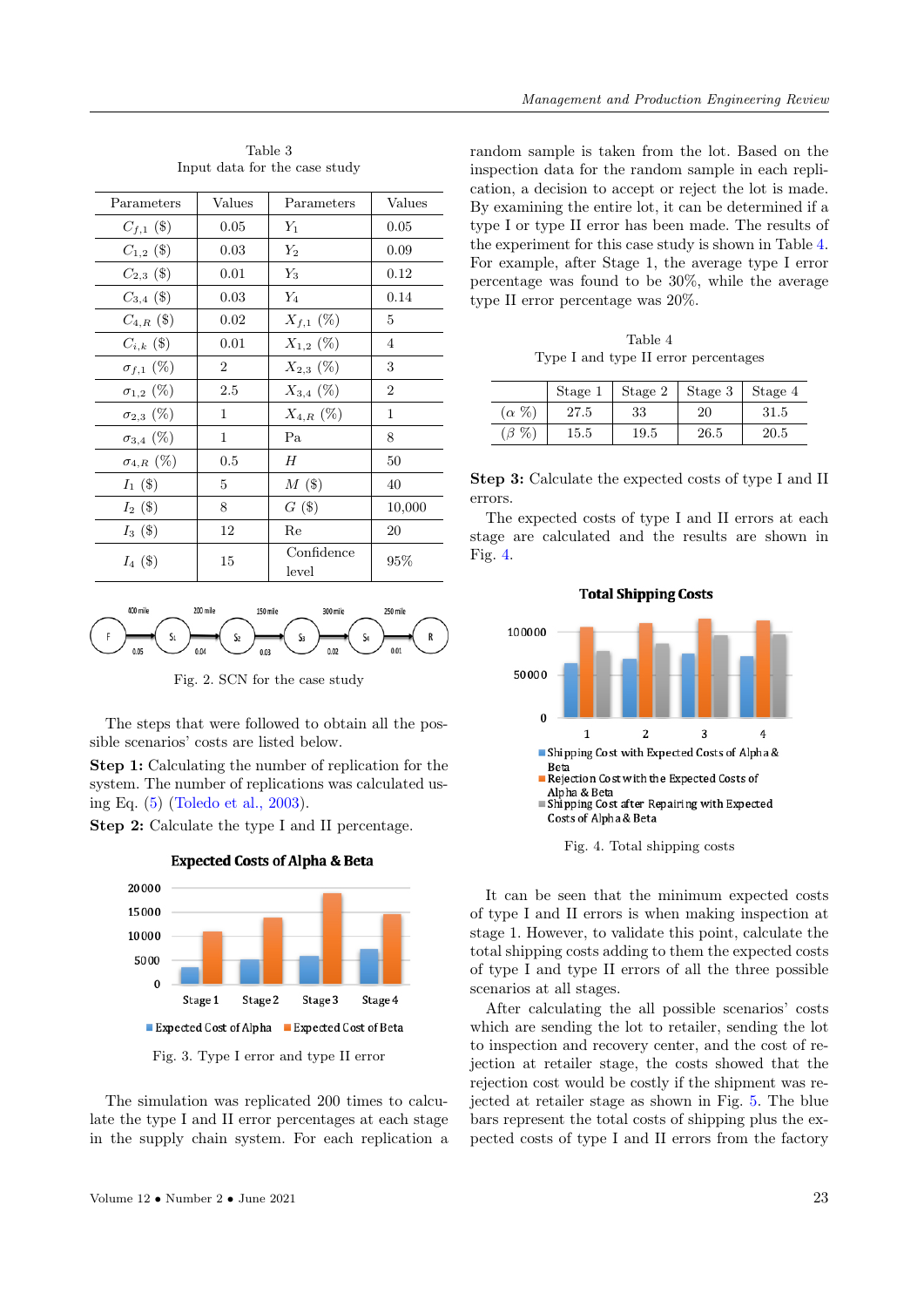to the retailer stage when the rejection limit is not exceeded at all stages, and the results were calculated. While the gray bars represent the total cost of shipping after repairing plus the expected costs of type I and II errors when the rejection limit is exceeded and that were obtained and the orange bars represent the cost of rejection with the expected costs of type I and II errors at retailer stage when the rejection limit is exceeded, and that were obtained.

<span id="page-7-0"></span>

Fig. 5. Expected number of units in good condition

The expected number of units that arrive in good condition at the retailer stage based on the probability of number of damaged units is presented in the diagram was calculated and drew in Fig. [6.](#page-7-1) If the SCS does not conduct an inspection, the expected number of units that arrive in good condition at the retailer stage (R) is 850. If inspection is carried out at Stage 1, Stage 2, Stage 3, or Stage 4 the expected number of units that arrive in good condition at the retailer stage (R) is 890, 930, 960, or 980 units respectively.

<span id="page-7-1"></span>

Fig. 6. Recommended SCN design

As a result, implementing the inspection and recovery center at stage 2 would ensure having the minimum expected cost of type I and II errors and the rejection limit will not be exceeded. The final design of the SCN for the given case study is below. Even thought, the minimum expected cost of type I and II errors was at stage 1, the expected number of good units to be arrived at retailer stage after making the inspection and recovery unit at stage 1 would not be within the acceptance limit. Since the shipping cost and the distance between S1 and S2 were not high, and the probability of having damage were high, making the inspection and recovery unit at stage 2 would ensure delivering most of the products to retailer stage in good condition.

## Discussion

[Alsobhi et al. \(2017\)](#page-8-0) developed different models to reduce the defective products and to maximize the profit in the SCN. One of the limitations that they had in the design of the SCN was that they assumed a 100% inspection, of all units. This could be expensive and not often used in practice. This could also lead to increased the lead time in the SC. It could also lead to increased inspection costs and packaging costs.

In this research, statistical sampling tests are used to determine the probability of units damaged during each stage of shipping. The results showed that calculating the expected costs of type I and type II errors in order to determine where the optimal location to implement the inspection center and recovery unit were beneficial. The decision has been made on the location that would ensure having the minimum costs of committing type I and type II errors and would ensure delivering the shipment without exceeding the acceptance limit. So, the recovery unit will ensure a higher yield in the SCS and lead to better customer satisfaction.

# **Conclusions**

This paper is concerned about designing a methodology to help in designing an efficient SCN in order to ensure delivering the highest amount of products to customers. Since the probability of having damages between stages are different, inspection units were implemented in various places in SC to inspect for the percentages of damages in the shipment. Using sampling statistical test at different stages with respect to the probability of committing type I and type II errors when making final decisions was applied in this work. The results show that there is a possibility of implementing recovery units at various stages to repair the defective products then shipping them to the final destination. Thus, the SC decision makers can reduce the chances of having return products. The shipping cost per mile plays role in determining the optimal location to implement the inspection and recovery center. Also, the sample size can increase or de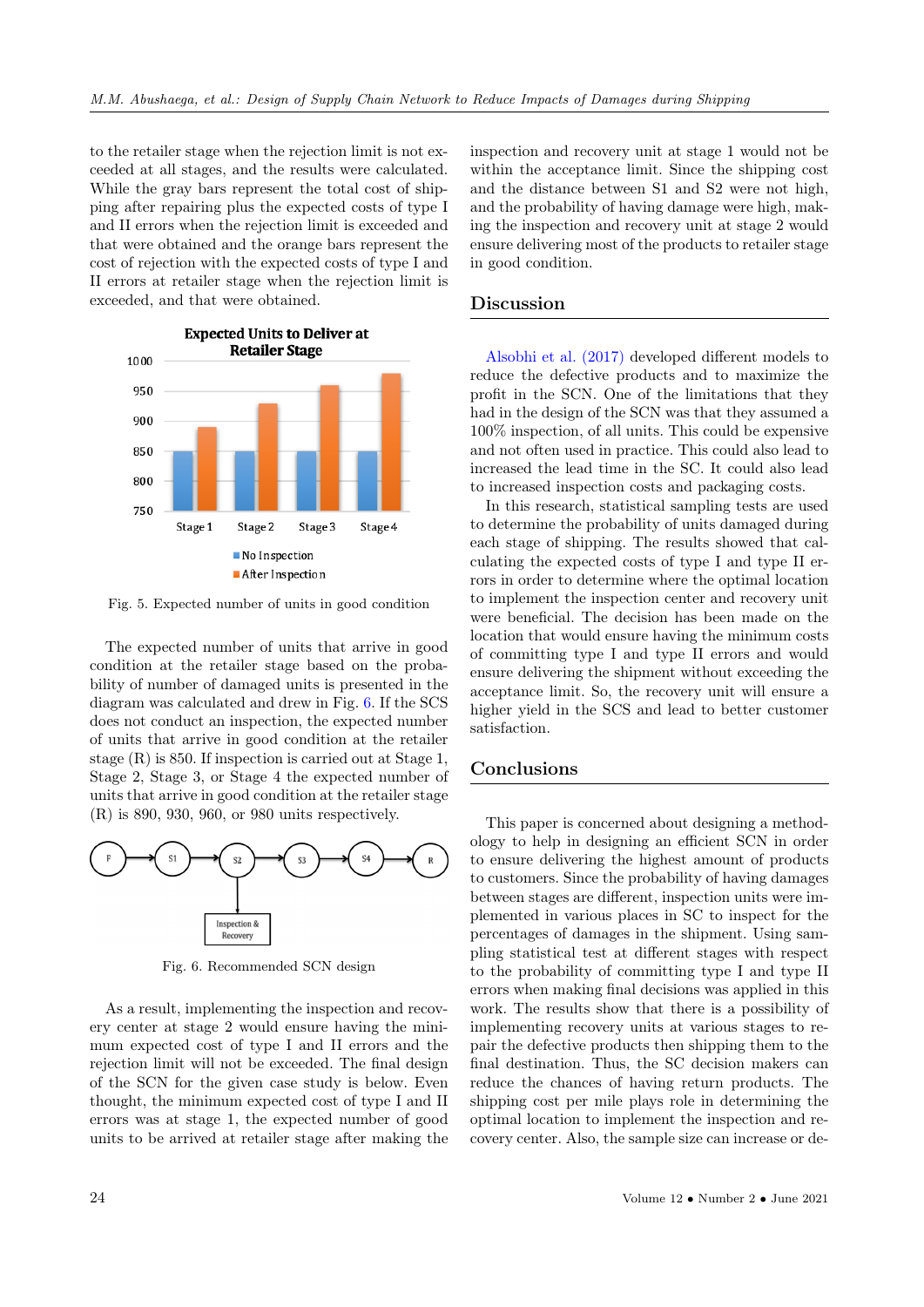crease the probability of committing type I and type II errors in the system.

# <span id="page-8-0"></span>References

- Alsobhi, S.A., Krishnan, K.K., Dhuttargaon, M., and Gupta, D. (2017). Design of Supply Chain Damage Recovery Systems. Journal of Supply Chain and Operations Management, 15, 1, 79–100.
- Altner, D.S., Ergun, Ö., and Uhan, N.A. (2010). The maximum flow network interdiction problem: Valid inequalities, integrality gaps, and approximability. Operations Research Letters, 38, 1, 33–38, doi: [10.1016/j.orl.2009.09.013.](https:doi.org/10.1016/j.orl.2009.09.013)
- Aryanezhad, M.B., Naini, S.G.J., and Jabbarzadeh, A. (2012). An integrated model for designing supply chain network under demand and supply uncertainty, African Journal of Business Mmanagement, 6, 7, 2678.
- Azad, N., and Davoudpour, H. (2010). A two-echelon location-routing model with considering value-at-risk measure. International Journal of Management Science and Engineering Management, 5, 3, 235–240.
- Berman, O., Krass, D., and Menezes, M.B.C. (2007). Operations research: INFORMS. Operations Research, doi: [10.1287/opre.1060.0348.](https:doi.org/10.1287/opre.1060.0348)
- Christopher, M., and Peck, H. (2004). Building the resilient supply chain. The International Journal of Logistics Management, 15, 2, 1–14, doi: [10.1108/](https:doi.org/10.1108/09574090410700275) [09574090410700275.](https:doi.org/10.1108/09574090410700275)
- Church, R.L. and Scaparra, M.P. (2007). Protecting critical assets: The r-interdiction median problem with Fortification. Geographical Analysis, 39, 2, 129–146, doi: [10.1111/j.1538-4632.2007.00698.x.](https:doi.org/10.1111/j.1538-4632.2007.00698.x)
- Church, R.L., Scaparra, M.P., and Middleton, R.S. (2004). Identifying critical infrastructure: The median and covering facility interdiction problems. Annals of the Association of American Geographers, 94, 3, 491–502, doi: [10.1111/j.1467-8306.2004.00410.x.](https:doi.org/10.1111/j.1467-8306.2004.00410.x)
- Colbourn, C. (1987). The combinatorics of network reliability. New York: Oxford University Press.
- Craighead, C.W., Blackhurst, J., Rungtusanatham, M.J., and Handfield, R.B. (2007). The severity of supply chain disruptions: Design characteristics and mitigation capabilities. Decision Sciences, 38, 1, 131–156. doi: [10.1111/j.1540-5915.2007.00151.x.](https:doi.org/10.1111/j.1540-5915.2007.00151.x)
- Cui, T., Ouyang, Y., and Shen, Z.-J.M. (2010). Reliable facility location design under the risk of disruptions. Operations Research, 58 (4-part-1), 998–1011. doi: [10.1287/opre.1090.0801.](https:doi.org/10.1287/opre.1090.0801)
- Daehy, Y., Krishnan, K., Alsaadi, A., and Alghamdi, S. (2019). Effective cost minimization strategy and an optimization model of a reliable global supply chain system. Uncertain Supply Chain Management, 7, 3, 381–398.
- Darwish, M.A., Odah, O.M., and Goyal, S.K. (2014). Vendor managed inventory models for single-vendor multi-retailer supply chains with quality consideration. International Journal of Industrial and Systems Engineering, 18, 4, 499–528.
- Ellis, S.C., Henry, R.M., and Shockley, J. (2010). Buyer perceptions of supply disruption risk: A behavioral view and empirical assessment. Journal of Operations Management, 28, 1, 34–46, doi: [10.1016/j.jom.](https:doi.org/10.1016/j.jom.2009.07.002) [2009.07.002.](https:doi.org/10.1016/j.jom.2009.07.002)
- Guide, V.D.R., Jayaraman, V., Srivastava, R., and Benton, W.C. (2000). Supply-chain management for recoverable manufacturing systems. Interfaces, 30, 3, 125–142, doi: [10.1287/inte.30.3.125.11656.](https:doi.org/10.1287/inte.30.3.125.11656)
- Jüttner, U., Peck, H., and Christopher, M. (2003). Supply chain risk management: outlining an agenda for future research. International Journal Of Logistics: Research and Applications, 6, 4, 197.
- Kovács, G. and Tatham, P. (2009). Responding to disruptions in the supply network-from dormant to action. Journal of Business Logistics, 30, 2, 215–229, doi: [10.1002/j.2158-1592.2009.tb00121.x.](https:doi.org/10.1002/j.2158-1592.2009.tb00121.x)
- Liberatore, F., Scaparra, M.P., and Daskin, M.S. (2012). Hedging against disruptions with ripple effects in location analysis. Omega, 40, 1, 21–30.
- Melnyk, S.A., Narasimhan, R., and DeCampos, H.A. (2013). Supply chain design: Issues, challenges, frameworks and solutions. International Journal of Production Research, 52, 7, 1887–1896, doi: [10.1080/](https:doi.org/10.1080/00207543.2013.787175) [00207543.2013.787175.](https:doi.org/10.1080/00207543.2013.787175)
- Melnyk, S.A., Lummus, R.R., Vokurka, R.J., Burns, L.J., and Sandor, J. (2009). Mapping the future of supply chain management: A Delphi study. International Journal of Production Research, 47, 16, 4629–4653, doi: [10.1080/00207540802014700.](https:doi.org/10.1080/00207540802014700)
- Nganje, W.E. and Skilton, P. (2011). Food risks and type  $I \mathcal{B}$  II errors. International Food and Agribusiness Management Review, 14, 5, 109–124, [https://www](https://www-ifama.org.proxy.wichita.edu/publications/journal/IFAMRArchive.aspx)[ifama.org.proxy.wichita.edu/publications/journal/](https://www-ifama.org.proxy.wichita.edu/publications/journal/IFAMRArchive.aspx) [IFAMRArchive.aspx.](https://www-ifama.org.proxy.wichita.edu/publications/journal/IFAMRArchive.aspx)
- Qi, L., Shen, Z.-J., and Snyder, L.V. (2010). The effect of supply disruptions on supply chain design decisions. Transportation Science, 44, 2, 274–289, doi: [10.1287/trsc.1100.0320.](https://doi.org/10.1287/trsc.1100.0320)
- Shear, H., Speh, T., and Stock, J. (2002). Many happy (product) returns. Harvard Business Review, 80, 7, 16–17.